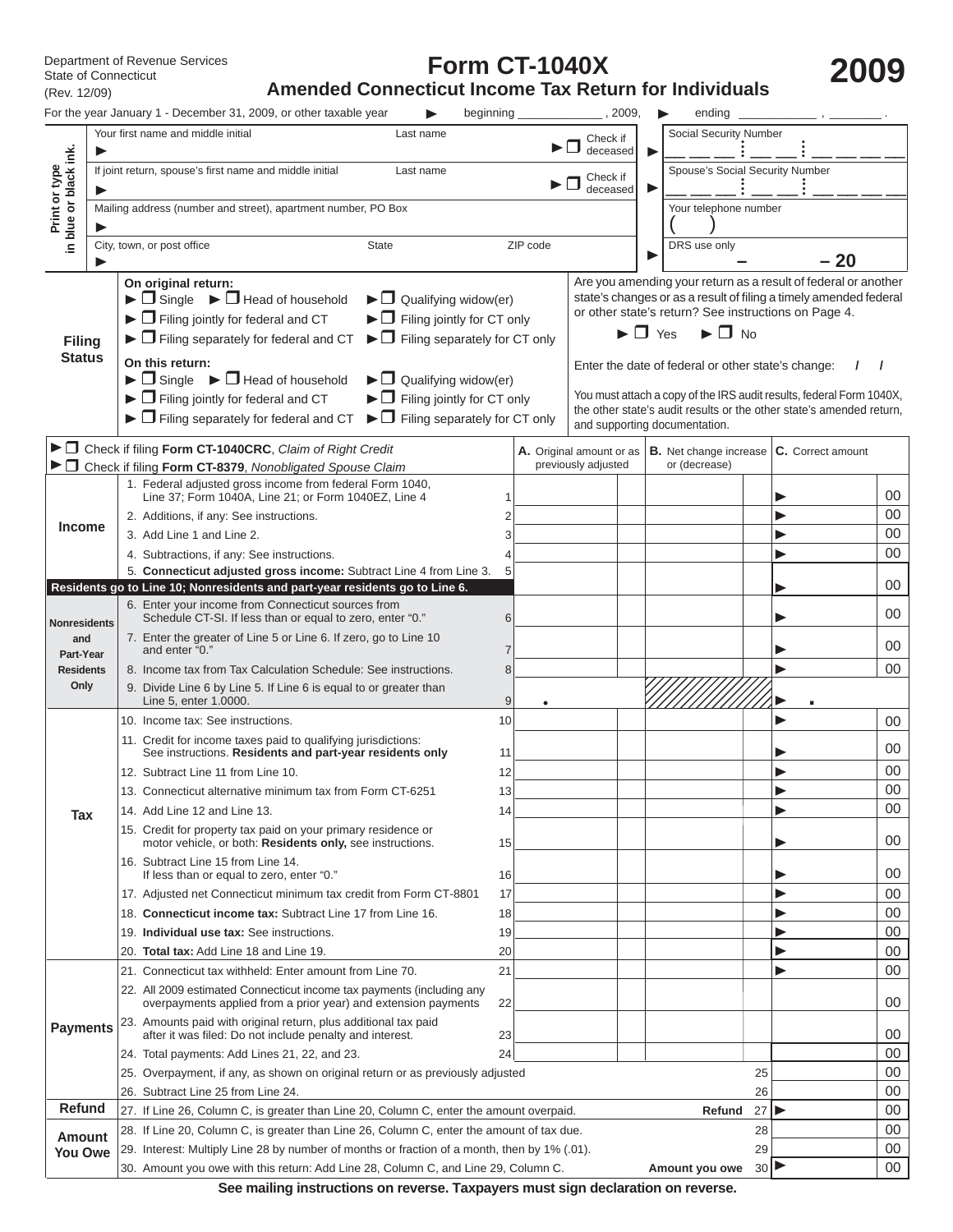**Reason(s) for amending return:** Enter the line number for each item you are changing and give the reason for each change in the space below. Attach supporting forms and schedules for items changed. Write your name and SSN(s) on all attachments.

 \_\_\_\_\_\_\_\_\_\_\_\_\_\_\_\_\_\_\_\_\_\_\_\_\_\_\_\_\_\_\_\_\_\_\_\_\_\_\_\_\_\_\_\_\_\_\_\_\_\_\_\_\_\_\_\_\_\_\_\_\_\_\_\_\_\_\_\_\_\_\_\_\_\_\_\_\_\_\_\_\_\_\_\_\_\_\_\_\_\_\_\_\_\_\_\_\_\_\_\_\_\_\_\_\_\_\_\_\_\_\_\_\_\_\_\_\_\_\_\_ \_\_\_\_\_\_\_\_\_\_\_\_\_\_\_\_\_\_\_\_\_\_\_\_\_\_\_\_\_\_\_\_\_\_\_\_\_\_\_\_\_\_\_\_\_\_\_\_\_\_\_\_\_\_\_\_\_\_\_\_\_\_\_\_\_\_\_\_\_\_\_\_\_\_\_\_\_\_\_\_\_\_\_\_\_\_\_\_\_\_\_\_\_\_\_\_\_\_\_\_\_\_\_\_\_\_\_\_\_\_\_\_\_\_\_\_\_\_\_\_  $\overline{\phantom{a}}$  , and the set of the set of the set of the set of the set of the set of the set of the set of the set of the set of the set of the set of the set of the set of the set of the set of the set of the set of the s  $\overline{\phantom{a}}$  , and the set of the set of the set of the set of the set of the set of the set of the set of the set of the set of the set of the set of the set of the set of the set of the set of the set of the set of the s \_\_\_\_\_\_\_\_\_\_\_\_\_\_\_\_\_\_\_\_\_\_\_\_\_\_\_\_\_\_\_\_\_\_\_\_\_\_\_\_\_\_\_\_\_\_\_\_\_\_\_\_\_\_\_\_\_\_\_\_\_\_\_\_\_\_\_\_\_\_\_\_\_\_\_\_\_\_\_\_\_\_\_\_\_\_\_\_\_\_\_\_\_\_\_\_\_\_\_\_\_\_\_\_\_\_\_\_\_\_\_\_\_\_\_\_\_\_\_\_ \_\_\_\_\_\_\_\_\_\_\_\_\_\_\_\_\_\_\_\_\_\_\_\_\_\_\_\_\_\_\_\_\_\_\_\_\_\_\_\_\_\_\_\_\_\_\_\_\_\_\_\_\_\_\_\_\_\_\_\_\_\_\_\_\_\_\_\_\_\_\_\_\_\_\_\_\_\_\_\_\_\_\_\_\_\_\_\_\_\_\_\_\_\_\_\_\_\_\_\_\_\_\_\_\_\_\_\_\_\_\_\_\_\_\_\_\_\_\_\_

|                     |     | Schedule 1 Modifications to Federal Adjusted Gross Income Enter all amounts as positive numbers.                               |   |    |    |
|---------------------|-----|--------------------------------------------------------------------------------------------------------------------------------|---|----|----|
|                     |     | 31. Interest on state and local government obligations other than Connecticut                                                  |   | 31 | 00 |
|                     | 32. | Mutual fund exempt-interest dividends from non-Connecticut state or municipal government<br>obligations other than Connecticut |   | 32 | 00 |
| <b>Additions to</b> | 33. | Cancellation of debt income                                                                                                    |   | 33 | 00 |
| Federal<br>Adjusted |     | 34. Taxable amount of lump-sum distributions from qualified plans not included in federal adjusted<br>gross income             |   | 34 | 00 |
| <b>Gross</b>        | 35. | Beneficiary's share of Connecticut fiduciary adjustment: Enter only if greater than zero.                                      |   | 35 | 00 |
| Income              | 36. | Loss on sale of Connecticut state and local government bonds                                                                   |   | 36 | 00 |
|                     | 37. | Domestic production activity deduction from federal form 1040, Line 35                                                         |   | 37 | 00 |
|                     | 38. | Other - specify                                                                                                                |   | 38 | 00 |
|                     | 39. | Total additions: Add Lines 31 through 38.<br>Enter here and on Line 2, Column C, on the front of this form.                    | ▶ | 39 | 00 |
|                     | 40. | Interest on U.S. government obligations                                                                                        |   | 40 | 00 |
|                     | 41. | Exempt dividends from certain qualifying mutual funds derived from U.S. government obligations                                 |   | 41 | 00 |
|                     | 42. | Social Security benefit adjustment from Social Security Benefit Adjustment Worksheet                                           |   | 42 | 00 |
| <b>Subtractions</b> | 43. | Refunds of state and local income taxes                                                                                        |   | 43 | 00 |
| From                | 44. | Tier 1 and Tier 2 railroad retirement benefits and supplemental annuities                                                      |   | 44 | 00 |
| Federal<br>Adjusted | 45. | 50% of military retirement pay                                                                                                 |   | 45 | 00 |
| <b>Gross</b>        | 46. | Beneficiary's share of Connecticut fiduciary adjustment: Enter only if less than zero.                                         |   | 46 | 00 |
| Income              | 47. | Gain on sale of Connecticut state and local government bonds                                                                   |   | 47 | 00 |
|                     | 48. | Contributions to a Connecticut Higher Education Trust (CHET) account                                                           |   |    |    |
|                     |     | Enter CHET account number:<br>(can be up to 14 digits)                                                                         | ▶ | 48 | 00 |
|                     |     | 49. Other - specify: Do not include out-of-state income.                                                                       |   | 49 | 00 |
|                     | 50. | Total subtractions: Add Lines 40 through 49. Enter here and on Line 4, Column C.                                               |   | 50 | 00 |

#### **Schedule 2 Credit for Income Taxes Paid to Qualifying Jurisdictions** - Residents and Part-Year Residents Only See instructions for Form CT-1040 or Form CT-1040NR/PY.

|                                                               |     | 51. Modified Connecticut Adjusted Gross Income                                                                                                                                                                                                                     |    |      |          | 51 |                 |      |                    |                                                                        | 00              |      |    |
|---------------------------------------------------------------|-----|--------------------------------------------------------------------------------------------------------------------------------------------------------------------------------------------------------------------------------------------------------------------|----|------|----------|----|-----------------|------|--------------------|------------------------------------------------------------------------|-----------------|------|----|
|                                                               |     |                                                                                                                                                                                                                                                                    |    |      |          |    | <b>Column A</b> |      |                    |                                                                        | <b>Column B</b> |      |    |
| You must<br>attach a copy<br>of your return<br>filed with the |     | For each column, enter the following:                                                                                                                                                                                                                              |    | Name |          |    |                 | Code | Name               |                                                                        |                 | Code |    |
|                                                               |     | 52. Enter qualifying jurisdiction's name and two-letter code                                                                                                                                                                                                       | 52 |      |          |    |                 |      |                    |                                                                        |                 |      |    |
|                                                               |     | 53. Non-Connecticut income included on Line 51 and reported on a<br>qualifying jurisdiction's income tax return from Schedule 2 Worksheet                                                                                                                          | ▶  | 53   |          | 00 |                 |      |                    |                                                                        |                 |      | 00 |
| qualifying                                                    |     | 54. Divide Line 53 by Line 51. May not exceed 1.0000.                                                                                                                                                                                                              | 54 |      |          |    |                 |      |                    |                                                                        |                 |      |    |
| jurisdiction(s)<br>or your                                    | 55. | Income tax liability: Subtract Line 15, Column C, from Line 10, Column C.                                                                                                                                                                                          | ▶  | 55   |          |    |                 | 00   |                    |                                                                        |                 | 00   |    |
| credit will be                                                |     | 56. Multiply Line 54 by Line 55.                                                                                                                                                                                                                                   |    |      |          |    |                 |      | 00                 |                                                                        |                 |      | 00 |
| disallowed.                                                   |     | 57. Income tax paid to a qualifying jurisdiction<br>▶                                                                                                                                                                                                              |    | 57   |          |    | 00              |      |                    |                                                                        |                 |      | 00 |
|                                                               | 58. | Enter the lesser of Line 56 or Line 57.                                                                                                                                                                                                                            | ▶  | 58   |          |    |                 |      | 00                 |                                                                        |                 |      | 00 |
|                                                               |     | 59. Total credit: Add Line 58, all columns.<br>Enter here and on Line 11, Column C.                                                                                                                                                                                |    |      |          | ▶  | 59              |      |                    |                                                                        | 00              |      |    |
|                                                               |     | Make your check payable to: Commissioner of Revenue Services. To ensure proper posting of your<br>payment, write your Social Security Number(s) (SSN) (optional) and "2009 Form CT-1040X" on your<br>check. DRS may submit your check to your bank electronically. |    |      | Mail to: |    |                 |      | <b>PO Box 2978</b> | <b>Department of Revenue Services</b><br><b>Hartford CT 06104-2978</b> |                 |      |    |
|                                                               |     | Declaration: I declare under penalty of law that I have examined this return (including any accompanying schedules and statements) and, to the best of my knowledge                                                                                                |    |      |          |    |                 |      |                    |                                                                        |                 |      |    |

and belief, it is true, complete, and correct. I understand the penalty for willfully delivering a false return or document to the Department of Revenue Services (DRS) is a fine of not more than \$5,000, or imprisonment for not more than five years, or both. The declaration of a paid preparer other than the taxpayer is based on all information of which the preparer has any knowledge.

|          | $\ldots$                           |      |                                      |                                        |  |  |  |  |  |  |  |  |
|----------|------------------------------------|------|--------------------------------------|----------------------------------------|--|--|--|--|--|--|--|--|
| Sign     | Your signature                     | Date | Spouse's signature (if joint return) | Date                                   |  |  |  |  |  |  |  |  |
| here.    |                                    |      |                                      |                                        |  |  |  |  |  |  |  |  |
|          | Keep a   Paid preparer's signature | Date | Telephone number                     | Preparer's SSN or PTIN                 |  |  |  |  |  |  |  |  |
| $\cosh$  |                                    |      |                                      |                                        |  |  |  |  |  |  |  |  |
| your     |                                    |      |                                      |                                        |  |  |  |  |  |  |  |  |
| records. | Firm's name, address, and ZIP code |      |                                      | Federal Employer Identification Number |  |  |  |  |  |  |  |  |
|          |                                    |      |                                      |                                        |  |  |  |  |  |  |  |  |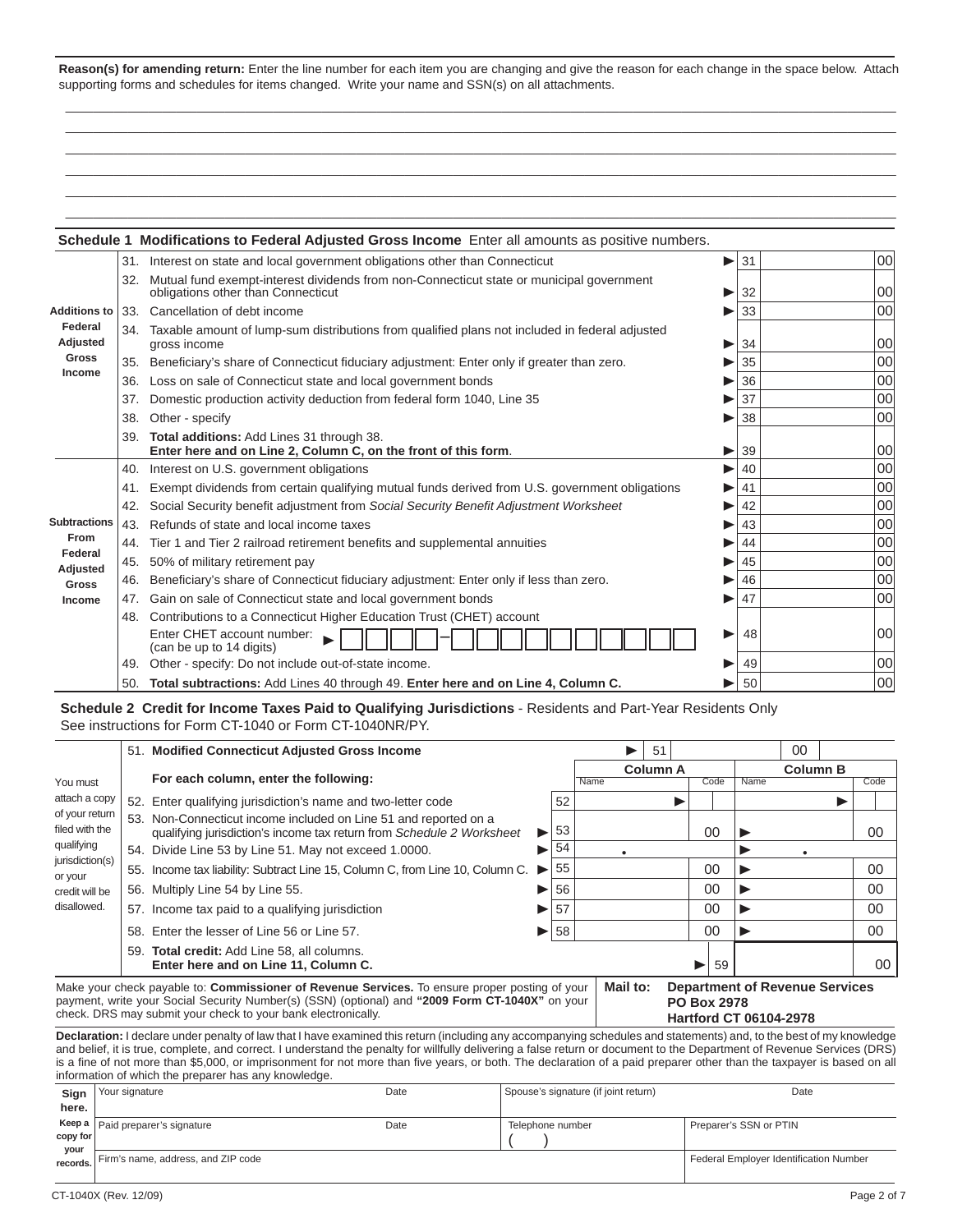#### **Schedule 3 Property Tax Credit** See instructions. (Connecticut full year residents only)

| <b>Qualifying Property</b>                                                                                                         | <b>Primary Residence</b>                                                                                                                                                                                                                                                                                                             |    | Auto 1                          |   |                              | Auto 2<br>(filing jointly or<br>qualifying widow(er) only)<br>/2009<br>$/$ $/$ 2009<br>500 |    |  |
|------------------------------------------------------------------------------------------------------------------------------------|--------------------------------------------------------------------------------------------------------------------------------------------------------------------------------------------------------------------------------------------------------------------------------------------------------------------------------------|----|---------------------------------|---|------------------------------|--------------------------------------------------------------------------------------------|----|--|
| <b>Name of Connecticut</b><br><b>Tax Town or District</b>                                                                          |                                                                                                                                                                                                                                                                                                                                      |    |                                 |   |                              |                                                                                            |    |  |
| <b>Description of Property</b><br>If primary residence, enter street<br>address. If motor vehicle, enter year,<br>make, and model. |                                                                                                                                                                                                                                                                                                                                      |    |                                 |   |                              |                                                                                            |    |  |
| Date(s) Paid                                                                                                                       | $/$ $/$ 2009<br>$/$ $/$ 2009                                                                                                                                                                                                                                                                                                         |    | $\prime$ / 2009<br>$/$ $/$ 2009 |   |                              |                                                                                            |    |  |
| <b>Amount Paid</b>                                                                                                                 | $\blacktriangleright$ 60.                                                                                                                                                                                                                                                                                                            | 00 | $\triangleright$ 61.            |   | $00 \blacktriangleright 62.$ |                                                                                            | 00 |  |
| 63. Total property tax paid: Add Lines 60, 61, and 62.                                                                             |                                                                                                                                                                                                                                                                                                                                      |    |                                 | ▶ | 63.                          |                                                                                            | 00 |  |
| 64. Maximum property tax credit allowed                                                                                            |                                                                                                                                                                                                                                                                                                                                      |    |                                 |   | 64.                          |                                                                                            | 00 |  |
| 65. Enter the lesser of Line 63 or Line 64.                                                                                        |                                                                                                                                                                                                                                                                                                                                      |    |                                 |   | 65.                          |                                                                                            | 00 |  |
|                                                                                                                                    |                                                                                                                                                                                                                                                                                                                                      |    |                                 |   | 66.                          |                                                                                            |    |  |
| 67. Multiply Line 65 by Line 66.                                                                                                   |                                                                                                                                                                                                                                                                                                                                      |    |                                 |   | 67.                          |                                                                                            | 00 |  |
|                                                                                                                                    | 66. Enter the decimal amount for your filing status and Connecticut AGI from the 2009 Property Tax Credit Table.<br>If zero, enter the amount from Line 65 on Line 68.<br>68. Subtract Line 67 from Line 65. Enter here and on Line 15, Column C.<br>Attach Schedule 3 to your return or your credit will be disallowed.<br>68.<br>▶ |    |                                 |   |                              |                                                                                            |    |  |

#### **Schedule 4 Individual Use Tax Do You Owe Use Tax?**

Complete this worksheet to calculate your Connecticut individual use tax liability.

| <b>Column A</b>     | <b>Column B</b>                                                                            | <b>Column C</b>                        | <b>Column D</b>          | <b>Column E</b>                       | <b>Column F</b>                                    | <b>Column G</b>                                                              |
|---------------------|--------------------------------------------------------------------------------------------|----------------------------------------|--------------------------|---------------------------------------|----------------------------------------------------|------------------------------------------------------------------------------|
| Date of<br>purchase | Description of<br>goods or services                                                        | <b>Retailer or</b><br>service provider | <b>Purchase</b><br>price | CT tax due<br>$(.06 \times$ Column D) | Tax, if any,<br>paid to<br>another<br>jurisdiction | <b>Balance due</b><br>(Column E minus<br>Column F but not<br>less than zero) |
|                     |                                                                                            |                                        |                          |                                       |                                                    |                                                                              |
|                     |                                                                                            |                                        |                          |                                       |                                                    |                                                                              |
|                     |                                                                                            |                                        |                          |                                       |                                                    |                                                                              |
|                     |                                                                                            |                                        |                          |                                       |                                                    |                                                                              |
|                     |                                                                                            |                                        |                          |                                       |                                                    |                                                                              |
|                     | Total of individual purchases under \$300 not listed above                                 |                                        |                          |                                       |                                                    |                                                                              |
|                     | 69. Individual Use Tax: Add all amounts for Column G. Enter here and on Line 19, Column C. | 69.                                    | $00\,$                   |                                       |                                                    |                                                                              |

**Withholding schedule:** Only enter information from your Schedule CT K-1, W-2, and 1099 forms if Connecticut income tax was withheld.

| <b>Column A: Employer Federal ID Number</b>                                                   | Column B: CT Wages, Tips, etc. | Check if from<br><b>Column C: CT Income Tax Withheld</b><br>Schedule CT K-1 |  |  |  |  |  |  |
|-----------------------------------------------------------------------------------------------|--------------------------------|-----------------------------------------------------------------------------|--|--|--|--|--|--|
| $\blacktriangleright$ 70a.                                                                    | 00                             | 00                                                                          |  |  |  |  |  |  |
| $\blacktriangleright$ 70b                                                                     | 00                             | 00                                                                          |  |  |  |  |  |  |
| $\blacktriangleright$ 70c.                                                                    | 00                             | 00                                                                          |  |  |  |  |  |  |
| $\blacktriangleright$ 70d                                                                     | 00                             | 00                                                                          |  |  |  |  |  |  |
| $\blacktriangleright$ 70e.                                                                    | 00                             | 00                                                                          |  |  |  |  |  |  |
| $\blacktriangleright$ 70f<br>$\overline{\phantom{a}}$                                         | 00                             | 00                                                                          |  |  |  |  |  |  |
| $\blacktriangleright$ 70g.                                                                    | 00                             | 00                                                                          |  |  |  |  |  |  |
| > 70h. Enter additional Connecticut withholding from Supplemental Schedule CT-1040WH, Line 3. | 00<br>00                       |                                                                             |  |  |  |  |  |  |
| 70. Total Connecticut income tax withheld: Enter here and on Line 21, Column C.               |                                |                                                                             |  |  |  |  |  |  |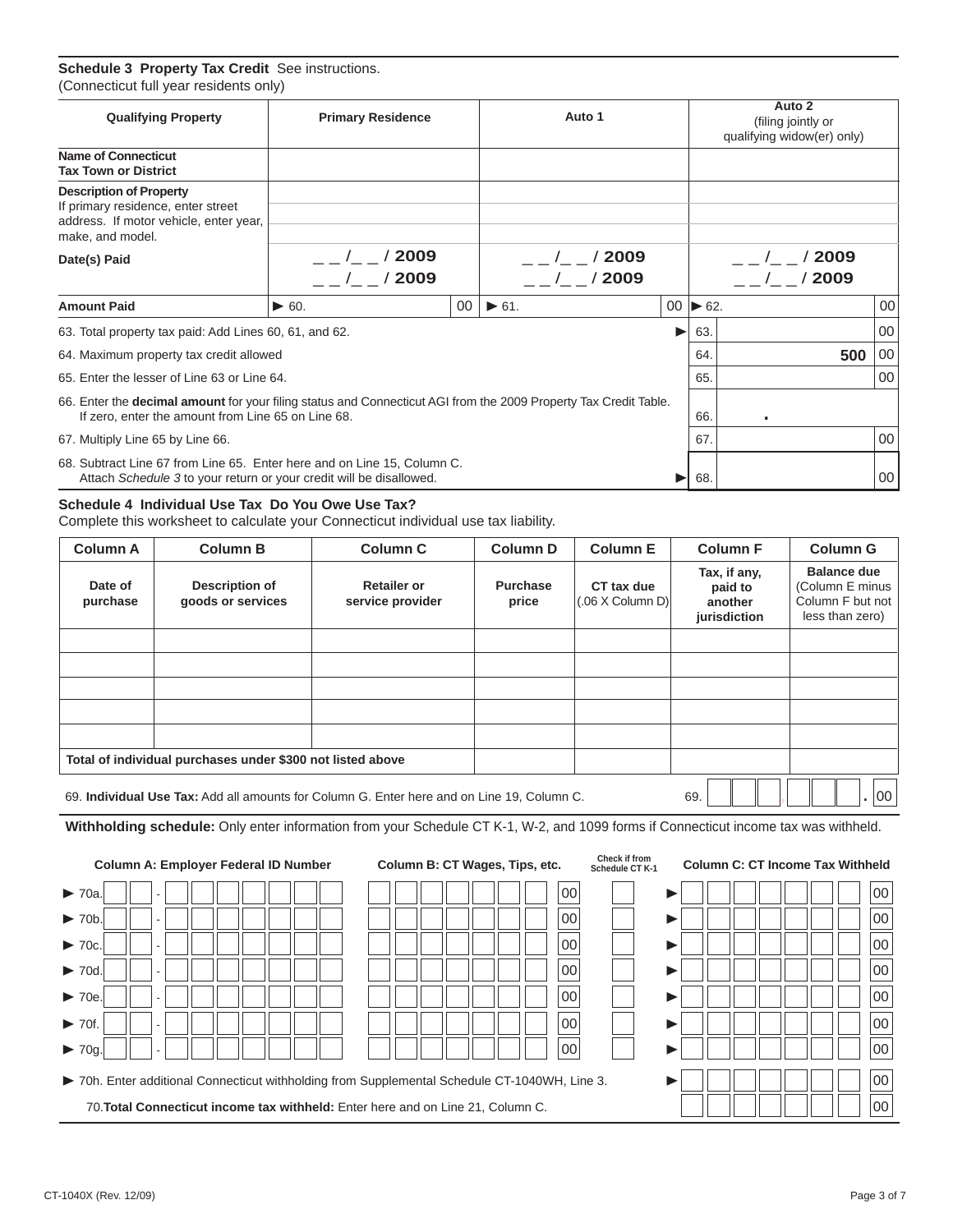## **Instructions for Amended Connecticut Income Tax Return**

**Purpose:** Use this form to amend a previously-filed 2009 Connecticut income tax return for individuals. This form may not be used to amend any other year's return. **Do not** use this form to amend **Form CT-1041** or **Form CT-1065**/**CT-1120SI**. Any reference in this document to a spouse also refers to a party to a civil union recognized under Connecticut law.

If Form CT-1040X is filed to have an overpayment of Connecticut income tax refunded or credited, it must be filed before the Connecticut statute of limitations expires. Generally, the Connecticut statute of limitations for refunding or crediting any Connecticut income tax overpayment expires three years after the due date of the return, but if a timely request for an extension of time to file a return was filed, the statute of limitations expires three years after the extended due date of the return or three years after the date of filing the return, whichever is earlier. If you were required to file an amended return, but failed to do so, a penalty may be imposed. Interest will also be assessed on any additional Connecticut income tax not paid on or before the due date.

Visit the Department of Revenue Services **Taxpayer Service Center** *(TSC)* at www.ct.gov/TSC to file Form CT-1040X online.

#### You must file Form CT-1040X in the following circumstances:

| 1. The IRS or federal courts change or correct your<br>federal income tax return and the change or<br>correction results in your Connecticut income tax<br>being overpaid or underpaid.                                                                                                                                                                                                                                  | File Form CT-1040X no later than 90 days after the final<br>determination. If you file Form CT-1040X no later than 90 days after<br>the final determination, any Connecticut income tax overpayment<br>resulting from the final determination will be refunded or credited to you,<br>even if the Connecticut statute of limitations has otherwise expired.                                                                                                                                                                  |
|--------------------------------------------------------------------------------------------------------------------------------------------------------------------------------------------------------------------------------------------------------------------------------------------------------------------------------------------------------------------------------------------------------------------------|------------------------------------------------------------------------------------------------------------------------------------------------------------------------------------------------------------------------------------------------------------------------------------------------------------------------------------------------------------------------------------------------------------------------------------------------------------------------------------------------------------------------------|
| 2. You filed a timely amended federal income<br>tax return and the amendment results in your<br>Connecticut income tax being overpaid or<br>underpaid.                                                                                                                                                                                                                                                                   | File Form CT-1040X no later than 90 days after the date you filed<br>your timely amended federal return. If you file Form CT-1040X<br>no later than 90 days after the date of filing the timely amended<br>federal income tax return, any Connecticut income tax overpayment<br>resulting from filing the timely amended federal income tax return<br>will be refunded or credited to you, even if the Connecticut statute of<br>limitations has otherwise expired.                                                          |
| 3. You claimed a credit for income tax paid to a<br>qualifying jurisdiction on your original income<br>tax return and the tax officials or courts of the<br>qualifying jurisdiction made a change or correction<br>to your income tax return and the change or<br>correction results in your Connecticut income tax<br>being overpaid or underpaid (by increasing or<br>decreasing the amount of your allowable credit). | File Form CT-1040X no later than 90 days after the final<br>determination. If you file Form CT-1040X no later than 90 days<br>after the final determination and you claimed credit for income tax<br>paid to a qualifying jurisdiction on your original income tax return,<br>any Connecticut income tax overpayment resulting from the final<br>determination will be refunded or credited to you, even if the<br>Connecticut statute of limitations has otherwise expired.                                                 |
| 4. You claimed a credit for income tax paid to a<br>qualifying jurisdiction on your original income tax<br>return and you filed a timely amended income<br>tax return with that qualifying jurisdiction and the<br>amendment results in your Connecticut income<br>tax being overpaid or underpaid (by increasing or<br>decreasing the amount of your allowable credit).                                                 | File Form CT-1040X no later than 90 days after the date you filed<br>your amended return with the qualifying jurisdiction. If you file<br>Form CT-1040X no later than 90 days after the final determination and<br>you claimed credit for income tax paid to a qualifying jurisdiction on your<br>original income tax return, any Connecticut income tax overpayment<br>resulting from the final determination will be refunded or credited to you,<br>even if the Connecticut statute of limitations has otherwise expired. |
| 5. If none of the above circumstances apply, but you<br>made a mistake or omission on your Connecticut<br>income tax return and the mistake or omission<br>results in your Connecticut income tax being<br>overpaid or underpaid.                                                                                                                                                                                        | File Form CT-1040X no later than three years after the due date<br>of your return, or if you filed a timely request for an extension of time<br>to file, three years after the date of filing the return or three years after<br>the extended due date, whichever is earlier.                                                                                                                                                                                                                                                |

**Do not file Form CT-1040X** for any of the following reasons:

- To have an overpayment refunded instead of applied to next year's estimated tax or to change your contributions to designated charities. The elections that you made on your original return **cannot** be changed by filing Form CT-1040X.
- To amend your Connecticut income tax return for an earlier year to claim a credit for income tax paid on income included in your Connecticut adjusted gross income for that year and repaid in a later taxable year. File **Form CT-1040CRC**, *Claim of Right Credit*, with your Connecticut income tax return for the later taxable year.

Financial Disability: If you are financially disabled, as defined in I.R.C. §6511(h)(2), the time for having an overpayment of Connecticut income tax refunded or credited to you is extended for as long as you are financially disabled. You are considered financially disabled if you are unable to manage your own affairs by reason of a medically determinable physical or mental impairment that has lasted or can be expected to last for a continuous period of not less than 12 months. You are not considered financially disabled during any period that your spouse or any other person is authorized to act on your behalf in financial matters. See Policy Statement 2001(14), Claims for *Refund Made by Financially Disabled Individuals*.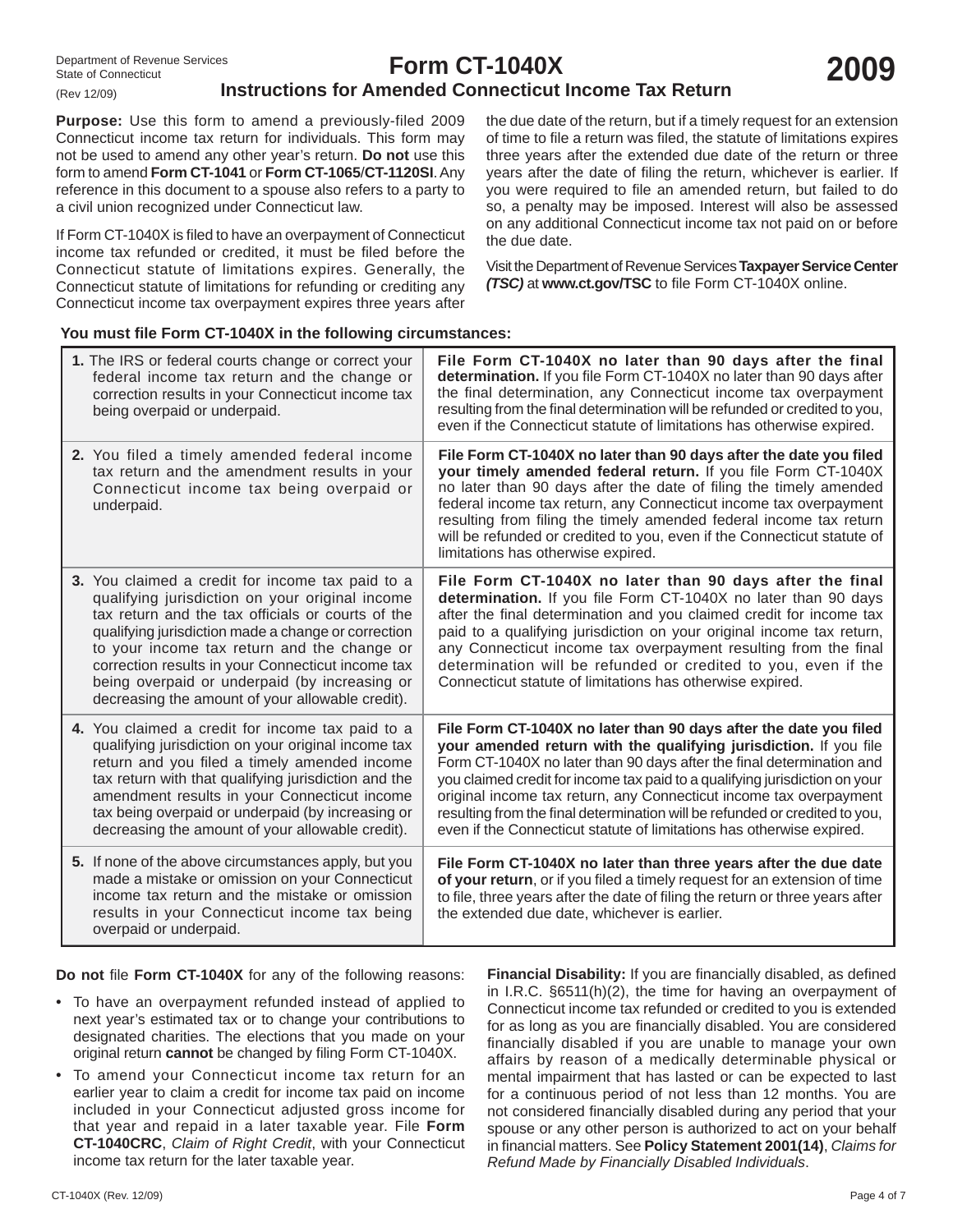#### **Completing Form CT-1040X**

Line numbers on Form CT-1040X may be different from the line numbers on your original return.

**Step 1:** Refer to your original return and identify all the changes that need to be made.

**Step 2:** Find the corresponding line items on Form CT-1040X.

**Step 3:** Complete *Schedules 1*, *2, 3,* and *4*. Enter the corrected amounts for each line. If you are not making corrections, enter the amounts reported on your original return.

**Step 4:** Use Column A to enter the amounts shown on your original or previously-adjusted return.

**Step 5:** Use Column B to enter the net increase or decrease for each line you are changing.

**Step 6:** Explain each change in the space provided on Page 2 of Form CT-1040X.

**Step 7:** Use Column C to report the corrected amounts for each line. If there is no change, enter the amount from Column A in Column C.

#### **Form CT-1040X Instructions Filing Status**

Except as otherwise noted, any reference in these instructions to a spouse also refers to a party to a civil union recognized under Connecticut law.

Any reference in these instructions to filing jointly includes **fi ling jointly for federal and Connecticut** and **fi ling jointly**  for Connecticut only. Likewise, filing separately includes **fi ling separately for federal and Connecticut** and **fi ling separately for Connecticut only**.

Generally, your filing status for Connecticut income tax purposes must match your federal income tax filing status for the year. However, if you are a civil union partner or a spouse in a marriage recognized under Public Act 2009-13, your filing status for Connecticut income tax purposes will not match your federal income tax filing status for the year.

See *Spouses With Different Residency Statu*s in the instructions for Form CT-1040 or Form CT-1040NR/PY.

**Line 2 and Line 4:** Enter the amount from *Schedule 1*, Line 39, on Line 2, Column C, and the amount from *Schedule 1,* Line 50, on Line 4, Column C.

**Lines 6 through 9: Nonresidents and Part-Year Residents Only:** Refer to your previously-filed Form CT-1040NR/PY when completing this section. Attach a copy of your corrected **Schedule CT-SI**, *Nonresident or Part-Year Resident Schedule of Income from Connecticut Sources.* **Part-Year Residents:** Also attach a copy of your corrected **Schedule CT-1040AW**, *Part-Year Resident Income Allocation.*

**Line 8:** Calculate the tax on the amount you entered on Line 7, Column C, using the *2009 Tax Calculation Schedule*  on Pages 6 and 7. Enter the result on Line 8, Column C.

**Line 10: Residents:** Calculate the tax on the amount you entered on Line 5, Column C, using the *2009 Tax Calculation Schedule* on Pages 6 and 7. Enter the result in Column C.

**Nonresidents and Part-Year Residents:** Multiply Line 9, Column C, by Line 8, Column C. Enter the result in Column C.

**Line 11: Residents and Part-Year Residents:** Enter the amount from *Schedule 2*, Line 59, in Column C. See instructions to Form CT-1040 or Form CT-1040NR/PY.

**Line 13:** If changes are being made to your Connecticut Alternative Minimum Tax, you must complete a corrected **Form CT-6251**, *Connecticut Alternative Minimum Tax Return - Individuals*. Write the word *"*Amended*"* across the top and attach it to Form CT-1040X.

**Line 15: Residents:** Enter the amount from *Schedule 3,* Line 68, in Column C. You must attach *Schedule 3* to your return or your credit will be disallowed.

**Nonresidents and Part-Year Residents:** Enter "0" in Column C.

**Line 17:** If changes are being made to your Adjusted Net Connecticut Minimum Tax Credit, you must complete a corrected **Form CT-8801**, *Credit for Prior Year Connecticut Minimum Tax for Individuals, Trusts, and Estates*. Write the word "Amended" across the top and attach it to Form CT-1040X.

**Line 19:** Enter the amount from *Schedule 4*, Line 69, in Column C.

**Line 21:** If changes are being made to your Connecticut income tax withholding, complete the *Withholding Schedule*  on Form CT-1040X, Page 3, and enter the total from Line 70 in Column C. You must complete all columns or your withholding will be disallowed. **Do not** send W-2 or 1099 forms or Schedule CT K-1 with your return. If the withholding you are reporting is from Schedule CT K-1, check the box on the withholding schedule. If you have more than seven federal W-2 and 1099 forms or Schedule CT K-1s, you must complete Supplemental Schedule CT-1040WH and attach it to the back of your amended Connecticut income tax return. Enter the total from Supplemental Schedule CT-1040WH, Line 3, on Line 70h, Column C.

#### **Interest**

Interest at 1% per month or fraction of a month will continue to accrue from the original due date until the tax is paid in full. A month is measured from the sixteenth day of the first month to the fifteenth day of the next month. Any fraction of a month is considered a whole month.

#### **Schedules 1 Through 4**

If you are making corrections to any of these schedules (Modifications to Federal Adjusted Gross Income, Credit for Income Taxes Paid to Qualifying Jurisdictions, Property Tax Credit, and Individual Use Tax), refer to the Form CT-1040 or Form CT-1040NR/PY instruction booklet for line instructions and schedules.

Enter the corrected amounts for each line. If you are not making corrections, enter the amounts reported on your original return. Enter all amounts as positive numbers.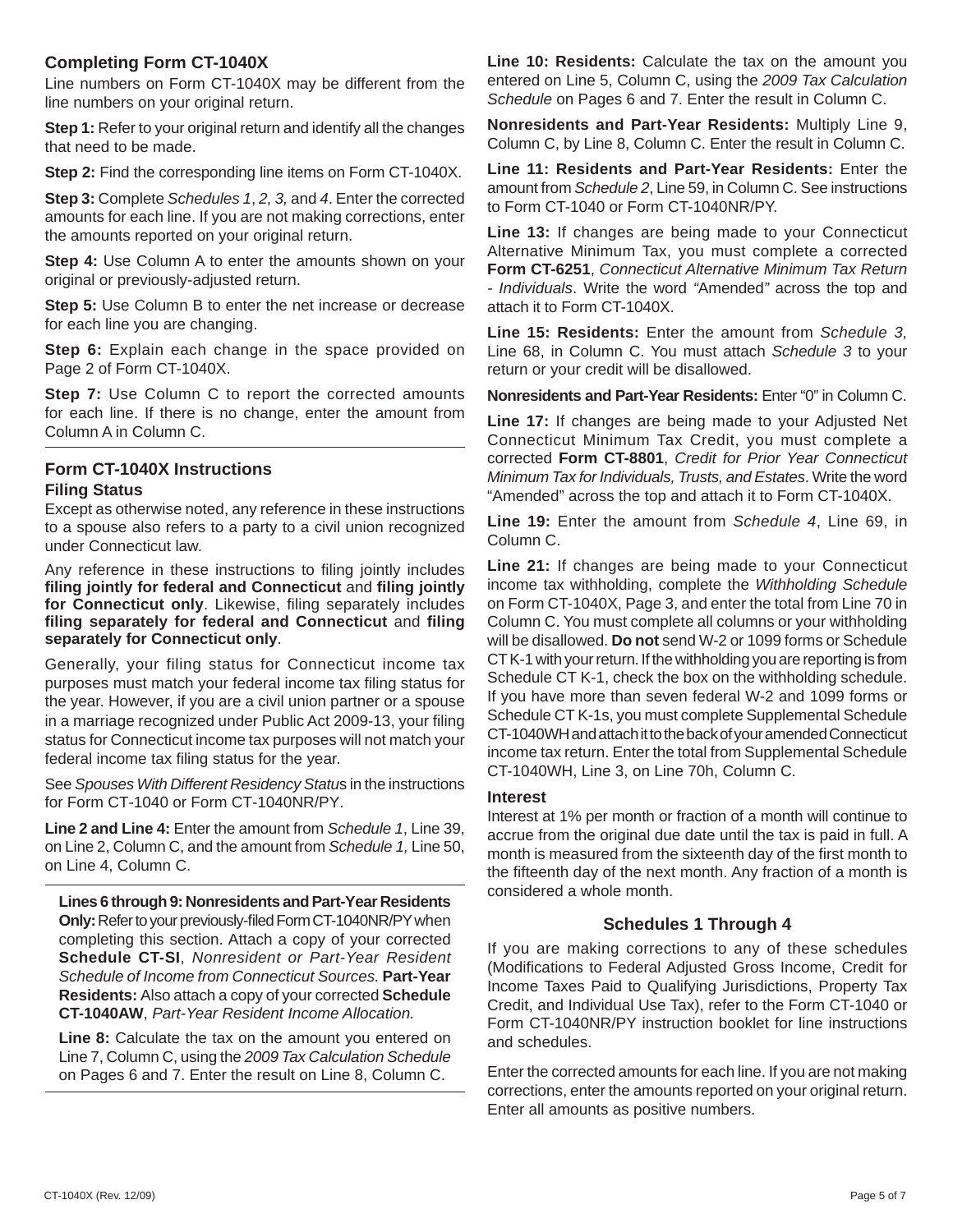### **Tax Calculation Schedule**

| 1. Enter Connecticut AGI (Form CT-1040X, Line 5, Column C).<br>Nonresidents and part-year residents:<br>Enter income from Form CT-1040X, Line 7, Column C).   |   | 00 |
|---------------------------------------------------------------------------------------------------------------------------------------------------------------|---|----|
| 2. Enter personal exemption from Table A, Exemptions.                                                                                                         | 2 | 00 |
| 3. Connecticut taxable income: Subtract Line 2 from Line 1. If less than zero, enter "0."                                                                     | 3 | 00 |
| 4. Connecticut income tax: See Table B, Connecticut Income Tax.                                                                                               | 4 | 00 |
| 5. Enter decimal amount from Table C, Personal Tax Credits. If zero, enter "0."                                                                               | 5 |    |
| 6. Multiply the amount on Line 4 by the decimal amount on Line 5.                                                                                             | 6 | 00 |
| 7. Income tax: Subtract Line 6 from Line 4. Enter here and on Line 10, Column C.<br>Nonresidents and part-year residents: Enter here and on Line 8, Column C. |   | 00 |

### **Table A - Exemptions for 2009 Taxable Year**

Use your filing status shown on the front of your return and your Connecticut AGI (from *Tax Calculation Schedule*, Line 1) to determine your exemption.

| <b>Single</b>        |                        |             |                | <b>Filing Jointly or</b><br><b>Qualifying Widow(er)</b> |             |                               | <b>Filing Separately</b> |             | <b>Head of Household</b> |                        |                  |  |
|----------------------|------------------------|-------------|----------------|---------------------------------------------------------|-------------|-------------------------------|--------------------------|-------------|--------------------------|------------------------|------------------|--|
|                      | <b>Connecticut AGI</b> |             |                | <b>Connecticut AGI</b>                                  |             |                               | <b>Connecticut AGI</b>   |             |                          | <b>Connecticut AGI</b> |                  |  |
| More Than            | Less Than              | Exemption   | More Than      | Less Than                                               | Exemption   | More Than                     | Less Than                | Exemption   | More Than                | Less Than              | <b>Exemption</b> |  |
|                      | or                     |             |                | or                                                      |             |                               | or                       |             |                          | or                     |                  |  |
|                      | Equal To               |             |                | Equal To                                                |             |                               | Equal To                 |             |                          | Equal To               |                  |  |
| \$<br>$\overline{0}$ | \$26,000               | \$13,000    | \$<br>$\theta$ | \$48,000                                                | \$24,000    | $\mathbb S$<br>$\overline{0}$ | \$24,000                 | \$12,000    | \$<br>$\overline{0}$     | \$38,000               | \$19,000         |  |
| \$26,000             | \$27,000               | \$12,000    | \$48,000       | \$49,000                                                | \$23,000    | \$24,000                      | \$25,000                 | \$11,000    | \$38,000                 | \$39,000               | \$18,000         |  |
| \$27,000             | \$28,000               | \$11,000    | \$49,000       | \$50,000                                                | \$22,000    | \$25,000                      | \$26,000                 | \$10,000    | \$39,000                 | \$40,000               | \$17,000         |  |
| \$28,000             | \$29,000               | \$10,000    | \$50,000       | \$51,000                                                | \$21,000    | \$26,000                      | \$27,000                 | \$9,000     | \$40,000                 | \$41,000               | \$16,000         |  |
| \$29,000             | \$30,000               | \$9,000     | \$51,000       | \$52,000                                                | \$20,000    | \$27,000                      | \$28,000                 | \$<br>8,000 | \$41,000                 | \$42,000               | \$15,000         |  |
| \$30,000             | \$31,000               | \$8,000     | \$52,000       | \$53,000                                                | \$19,000    | \$28,000                      | \$29,000                 | 7,000<br>\$ | \$42,000                 | \$43,000               | \$14,000         |  |
| \$31,000             | \$32,000               | 7,000<br>\$ | \$53,000       | \$54,000                                                | \$18,000    | \$29,000                      | \$30,000                 | 6,000<br>\$ | \$43,000                 | \$44,000               | \$13,000         |  |
| \$32,000             | \$33,000               | 6,000<br>\$ | \$54,000       | \$55,000                                                | \$17,000    | \$30,000                      | \$31,000                 | 5,000<br>\$ | \$44,000                 | \$45,000               | \$12,000         |  |
| \$33,000             | \$34,000               | \$<br>5,000 | \$55,000       | \$56,000                                                | \$16,000    | \$31,000                      | \$32,000                 | \$<br>4,000 | \$45,000                 | \$46,000               | \$11,000         |  |
| \$34,000             | \$35,000               | \$<br>4,000 | \$56,000       | \$57,000                                                | \$15,000    | \$32,000                      | \$33,000                 | 3,000<br>\$ | \$46,000                 | \$47,000               | \$10,000         |  |
| \$35,000             | \$36,000               | \$<br>3,000 | \$57,000       | \$58,000                                                | \$14,000    | \$33,000                      | \$34,000                 | 2,000       | \$47,000                 | \$48,000               | \$9,000          |  |
| \$36,000             | \$37,000               | 2,000<br>\$ | \$58,000       | \$59,000                                                | \$13,000    | \$34,000                      | \$35,000                 | 1,000<br>\$ | \$48,000                 | \$49,000               | \$8,000          |  |
| \$37,000             | \$38,000               | \$<br>1,000 | \$59,000       | \$60,000                                                | \$12,000    | \$35,000                      | and up                   | \$<br>0     | \$49,000                 | \$50,000               | \$7,000          |  |
| \$38,000             | and up                 | \$<br>0     | \$60,000       | \$61,000                                                | \$11,000    |                               |                          |             | \$50,000                 | \$51,000               | \$6,000          |  |
|                      |                        |             | \$61,000       | \$62,000                                                | \$10,000    |                               |                          |             | \$51,000                 | \$52,000               | \$5,000          |  |
|                      |                        |             | \$62,000       | \$63,000                                                | \$9,000     |                               |                          |             | \$52,000                 | \$53,000               | \$4,000          |  |
|                      |                        |             | \$63,000       | \$64,000                                                | \$8,000     |                               |                          |             | \$53,000                 | \$54,000               | \$3,000          |  |
|                      |                        |             | \$64,000       | \$65,000                                                | \$7,000     |                               |                          |             | \$54,000                 | \$55,000               | \$2,000          |  |
|                      |                        |             | \$65,000       | \$66,000                                                | \$6,000     |                               |                          |             | \$55,000                 | \$56,000               | \$<br>1,000      |  |
|                      |                        |             | \$66,000       | \$67,000                                                | \$5,000     |                               |                          |             | \$56,000                 | and up                 | \$<br>0          |  |
|                      |                        |             | \$67,000       | \$68,000                                                | \$4,000     |                               |                          |             |                          |                        |                  |  |
|                      |                        |             | \$68,000       | \$69,000                                                | \$3,000     |                               |                          |             |                          |                        |                  |  |
|                      |                        |             | \$69,000       | \$70,000                                                | \$2,000     |                               |                          |             |                          |                        |                  |  |
|                      |                        |             | \$70,000       | \$71,000                                                | \$<br>1,000 |                               |                          |             |                          |                        |                  |  |
|                      |                        |             | \$71,000       | and up                                                  | \$<br>0     |                               |                          |             |                          |                        |                  |  |